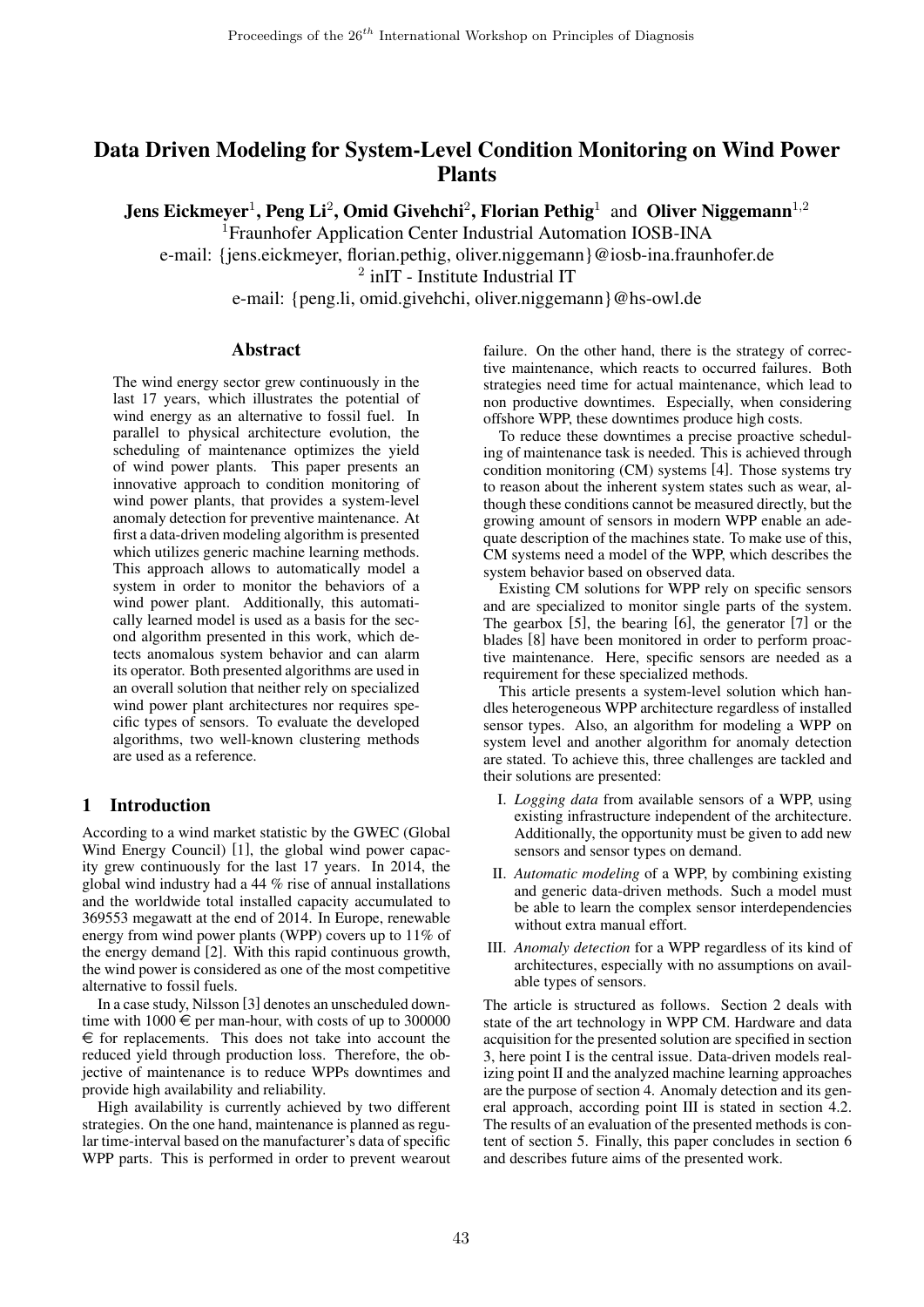## 2 Related Work

The core task of a CM system is anomaly detection. As stated in [9], the models used for anomaly detection of complex systems should be learned automatically and datadriven approaches to learning such models should be moved into the research focus.

A wide range of data-driven algorithms that deal with modeling the system behavior for anomaly detection are available in the literature.

Because of its simplicity in processing huge amounts of data, the Principal Component Analysis (PCA) based algorithms are widely applied in the condition monitoring of WPP [10][11].

As one of the classic density based clustering method, DBSCAN shows its advantages over the statistical method on anomaly detection in temperature data [12].

Piero and Enrico proposed a spectral clustering based method for fault diagnosis where fuzzy logic is used to measure the similarity and the fuzzy C-Means is used for clustering the data [13].

Due to the high complexity of a WPP and its harsh working environment, the modeling of WPPs on system level is very challenging. Most data-driven solutions to WPP condition monitoring concentrate on the errors of one particular component (in component level) [4]. These methods are designed to detect specific faults (e.g. fault in gearbox, generator).

The application of such methods is available in different studies. In [6], a shock pulse method is adapted for bearing monitoring. A multi-agent system is developed in [5] for condition monitoring of the wind turbine gearbox and oil temperature. In [8], the ultrasonic and radiographic techniques are used for non-destructive testing of the WPP blades. Using these methods can prevent the WPP breakdowns caused by the particular faults. For enhancing the availability and the reliability of the whole WPP, a method for monitoring the WPP on system-level is desired.

In this work, a PCA-based algorithm for condition monitoring of WPP is presented. This approach is aimed to model a WPP on system-level in order to perform automatic anomaly detection. As a comparison, DBSCAN and spectral clustering are utilized for the same purpose. To the best of our knowledge, no application of either DBSCAN or spectral clustering in condition monitoring of WPP exists.

### 3 Data Acquisition Solution

A WPP includes different types of sensors, actuators and controllers installed to monitor and control the different devices and components as shown in Figure 1. To monitor the condition of a WPP, it is necessary to collect process data from its sensors and components accurately and continuously feed this data to the diagnosis algorithms. To maximize accuracy, data should be acquired directly from the sensors and components or via the existing communication systems. Despite the fact that IEC 61400-25 [14] addresses a variety of standards and protocols in WPP, lots of proprietary solutions exist today. A general approach to accurate data acquisition in an uniform way implies protocol adapters or data loggers (DL) to connect the diagnosis framework. This is done not only for IEC 61400-25 conformant WPP, but also for proprietary ones using e.g. the MODBUS protocol or a direct connection via general-purpose input/output (GPIO) [15]. Also the data logger should model data based



Figure 1: Diagram showing the inside of a nacelle and main components [4]

on generic industrial standards (IEC 61400-25) and transfer them to a database for storage and processing. Such a data logger meets point I (see section 1). In addition, the timestamp of the data should be synchronized between data loggers, database and application accurately.

In this work we followed a three layer architecture for data acquisition as shown in Figure 2 which covers all of the CM system components. In layer 1, the physical machine components are connected to the data logger hardware using different industrial connections and protocols e.g. digital GPIO, RS485, MODBUS, etc. The data loggers are time synchronized using global positioning system (GPS) or network time protocol (NTP) time references via an embedded time client running in the data logger. Collected sensor data is attached to their accurate timestamps by an embedded OPC UA server inside the data logger. The sensor data is categorized based on an OPC unified architecture (OPC UA) data model (e.g. conformant to IEC 61400-25) for a standalone WPP.

The communication between data logger, OPC UA server and layer 2 is realized with a secure general packet radio service network (GPRS) or a virtual private network (VPN), while it can be accessed for widely distributed WPPs in different geographical locations. The layer 2 comprises a middleware to collect and host the sensor data coming from distributed data loggers. It mainly covers a database with support of historical data and also an OPC UA server aggregating the data incoming from distributed WPP data loggers and pushes them to the database using an OPC UA database wrapper. As shown in Figure 2, the main component of layer 3 is an analysis engine. This engine applies algorithms on the database. Based on the learned machine models an output about the machines condition is presented to the operator by a human machine interface (HMI).

## 4 Modeling Solution

The main idea of the presented solution is to automatically learn a model of normal system behavior from the observed data using data-driven methods. Classical manual modeling utilizes expert process knowledge to build a simulation model as a reference for anomaly detection. But a process such as a WPP contains numerous continuous sensor values, which make it difficult to model the system manually. Therefore, as first step of the solution a model is learned from a set of data. The second step utilizes this model as reference to perform anomaly detection. This section considers these two steps.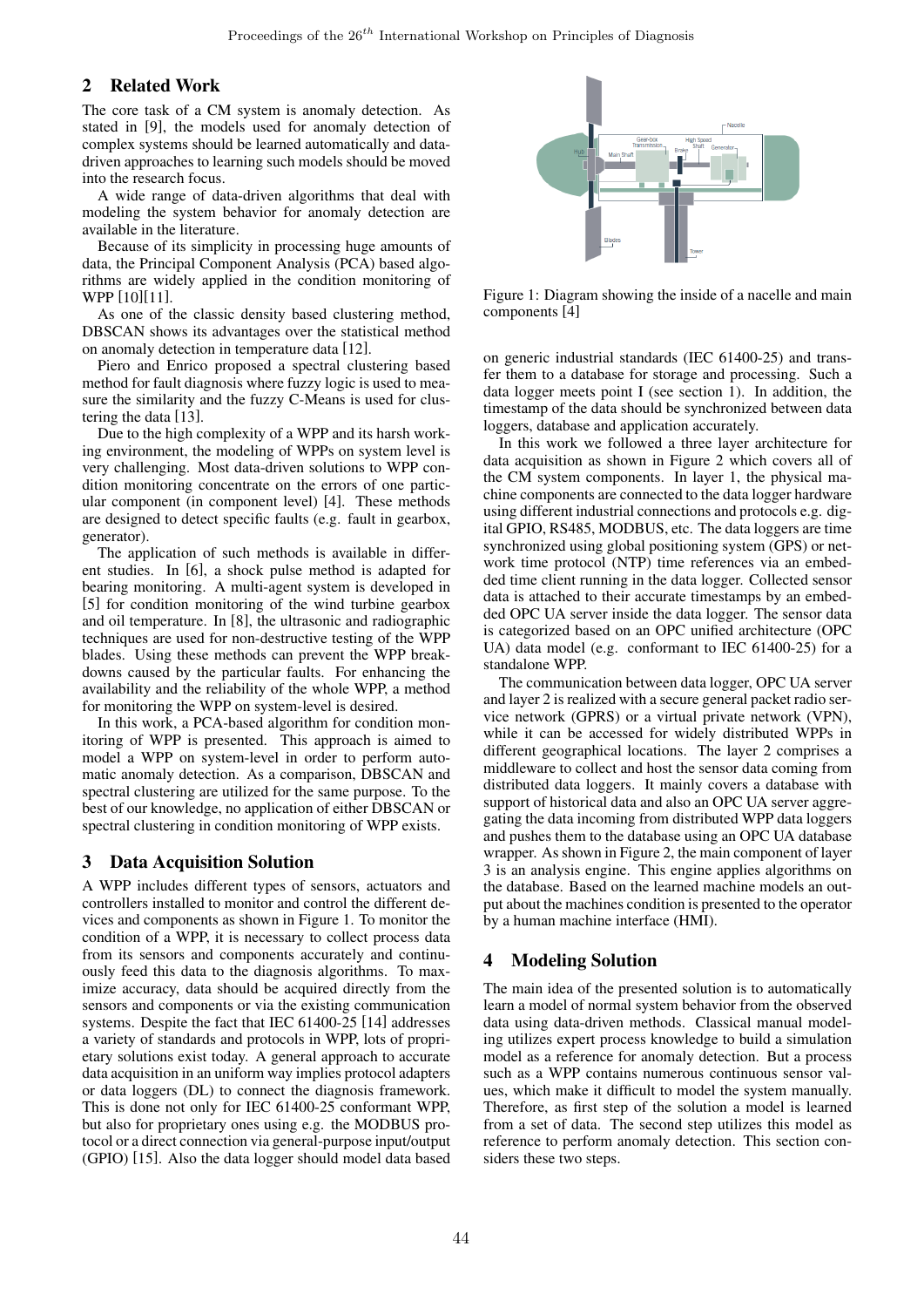

Figure 2: Architecture overview of the presented systemlevel condition monitoring solution for a WPP

## 4.1 Step 1: Data-Driven Modeling

In order to automatically compute a system model, the presented solution use generic methods to analyze training data and aim for process knowledge. These methods from the field of machine learning reduce effort of time for generating a system model caused by the complex sensor interdependencies. Additionally, a WPP is influenced by seasonal components and a normal state of work cannot be declared as precise as for a machine that works in a homogeneous environment of a factory. This meets the requirement in point II (see section 1). In this solution, step 2 detects anomalies as deviation between an observation and the learned reference model of the system, this is described in section 4.2.

Common strategies for data-driven modeling are supervised and unsupervised learning methods. Supervised methods such as Multilayer Perceptron, Support Vector Machines or Naive Bayes Classifier (see [16] for more information) can be used to directly classify data according to learned hyperplanes in the data space. To be reliable, those methods need a-priori knowledge from labeled data of possible faults and the normal state. Gathering those precise data for a continuous production system like a WPP is hard to realize, as faults are rare and environmental conditions increase the number of possible faults dramatically.

In comparison, unsupervised learning methods (e.g. Clustering, Self Organizing Maps) seek to model data without any a-priori knowledge. Therefore, they are able to extract knowledge from unlabeled data sets and generate a model out of this knowledge. In this article, two types of unsupervised learning methods are investigated to model a WPP using unlabeled data. The PCA based modeling is compared against cluster based modeling methods, which are used as reference.

### Clustering based modeling

The goal of cluster analysis is to partition data points into different groups. Similarity of points is defined by a minimal intra-cluster distance, whereas different cluster aim for a maximum inter-cluster distance. Thus, cluster analysis can be utilized to find the pattern of a system direct using the multi-dimensional data without explicit descriptions about the system features. This is the main advantage in using cluster analysis for modeling complex systems with seasonal components, e.g. WPP.

In the presented solution, a system model for anomaly detection should characterize the normal system behavior and can be used to identify unusual behavior. For most complex system, the normal behavior might consist of multiple modes that depend on different factors, e.g. work environments, operations of the systems. When the cluster analysis is performed on a data set representing the normal behavior of a system, multiple clusters can be recognized. Each cluster (group) represents a particular status of the system. Then such multiple clusters can be used as the normal behavior model of a system for anomaly detection.

In this paper, two well-known clustering algorithms, DB-SCAN and spectral clustering, are utilized to model the normal behavior of a WPP on system level. Each of them has advantages in clustering the data with complex correlations.

DBSCAN is resistant to noise and can recognize patterns of arbitrary shapes. In DBSCAN, the density for a particular point is defined as the number of neighbor points within a specified radius of that point [17]. Two user-defined parameters are required:  $Eps$  - the radius;  $MinPts$  - the minimal number of neighbors in the Eps. DBSCAN uses such center-based density to classify the data points as core point  $(Eps-neighbors \geq MinPts)$ , border point (not core point but the neighbor of minimal one core point) or noise point (neither a core nor a border point). Two core points that are within  $Eps$  of each other are defined as density-reachable core points. DBSCAN partitions the data into clusters by iteratively labeling the data points and collecting densityreachable core points into same cluster. As result, DBSCAN delivers several clusters in which noise points are also collected in a cluster. DBSCAN is not suitable to cluster high dimensional data because density is more difficult to define in high dimensional space. Therefore, a method to reduce dimensionality should be applied to the data before using the DBSCAN. This leads to a density based description of the normal behavior.

This method assumes that the training data perfectly describe the distribution of system normal states. For WPP, some special states of the plant occur so rarely that the recorded data can not represent such special states very well. In addition, environmental influences lead to noise points within the data set. Therefore, a complete coverage of the normal states of a WPP in learning data set is unrealistic to achieve.

Compared to the traditional approaches to clustering (e.g. k-means, DBSCAN), spectral clustering can generally deliver better results and can be solved efficiently by standard linear algebra methods[18]. Another advantage of spectral clustering is the ability to handle the high dimensional data using spectral analysis. Thus, extra dimensionality reduction method is not required. The idea of spectral clustering is to represent the data in form of a similarity graph  $G(V, E)$  where each vertex  $v_i \in V$  presents a data point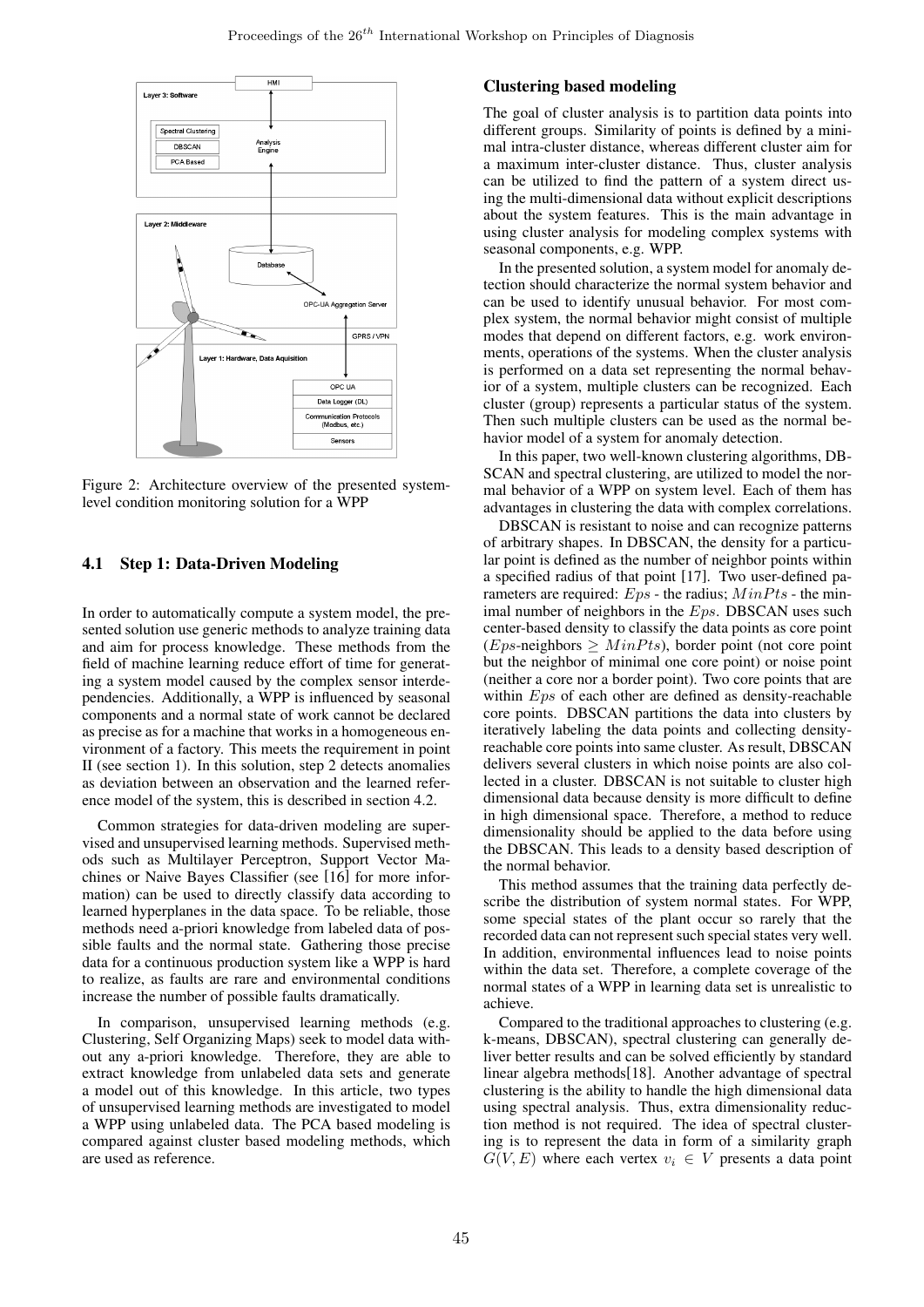```
Algorithm 1 PCA based modeling
```

```
1: Input: X \rightarrow learning data set
 2: Output: Model<sub>x</sub> \triangleright model of input data
 3: procedure PCA_BASED_MODELING (X)
 4: l: reduced dimensionality
 5: PCA_Matrix = performPCA(X)
 6: X_{PCA} = mapToLowDimension(X)<br>7: Model_{X} = generate N-Tree(X_{PC})\text{Model}_{\mathbf{X}} = \text{generate\_N-Tree}(\mathbf{X}_{PCA})8: end procedure
 9: function GENERATE_N-TREE(X_{PCA})
10: Tree: List with length 2^l11: for (\mathbf{x_{pca}} \text{ in } \mathbf{X}_{PCA}) do
12: i = determine\_orthant(x_{\text{pea}})<br>
13: Tree: = append(Tree: x_{\text{pca}})
13: Tree<sub>i</sub> = append(Tree<sub>i</sub>, x_{pca})
14: end for
15: for ( leaf in Tree ) do
16: if (sizeOf(leaf) > 1) then
17: leaf = generate_N-Tree(leaf)
18: end if
19: end for
20: return ( Tree, PCA_Matrix )
21: end function
```
in the dataset. Each edge  $e_{ij} \in E$  between two vertices  $v_i$ and  $v_i$  carries a non-negative weight (similarity between the two points)  $w_{ij}$ . Then, the clustering problem can be handled as graph partition[19].  $G$  will be divided into smaller components, such that the vertices within the small components have high connection and there are few connections between the small components. These small components correspond to the clusters in the results of spectral clustering and can be used as normal status model for anomaly detection.

#### PCA based modeling

Algorithm 1 presents the stated modeling solution for a system-level approach to a WPP. The algorithm utilizes the Principal Component Analyses (see, line 5 algorithm 1 ) as a very first step to achieve a dimensional reduced description of the training data set. Although a part of the information is lost due to the reduction, the sensor correlations in the low dimensional space are reduced drastically, which minimizes the computational effort.

The PCA is based on the assumption, that most of the information is located in the direction of most variance. Therefore, this method aims to project a data set to a subspace with a lower dimension by minimizing the sum of squares of  $y_i$  and to their projections  $\theta_i$  following cost function:

$$
\sum_{i=1}^{m} = ||y_i - \theta_i||^2.
$$

Let  $x_1, \ldots, x_m$  be the data point of m sensor values and  $X$  is a historical dataset of N scaled data points.

$$
\boldsymbol{X} = \begin{bmatrix} x_{1,1} & \cdots & x_{1,m} \\ \vdots & \ddots & \vdots \\ x_{N,1} & \cdots & x_{N,m} \end{bmatrix} \in \boldsymbol{R}^{N \times m}
$$

Then as first step for computing the PCA, the covariance matrix is formed as

$$
\Sigma_0 \approx \frac{1}{N-1} \mathbf{X}^T \mathbf{X}
$$

By means of EVD (eigen value decomposition) or the equivalent SVD (singular value decomposition) the covariance matrix is decomposed as follows:

$$
\pmb{\Sigma}_0 = P^T\Lambda P, \Lambda = \begin{bmatrix} \Lambda_{pc} & 0 \\ 0 & \Lambda_{res} \end{bmatrix}
$$

With  $\Lambda = diag(\sigma_1^2 < \sigma_2^2 < \cdots < \sigma_i^2)$  where  $\sigma_i$ ,  $i = 1, \dots, m$  is the i-th eigenvalue and P is a matrix of the eigenvectors, sorted according to the eigenvalues of  $\Lambda$ .  $\Lambda_{\text{pc}}$ are the chosen principal components according to a threshold l and  $\Lambda_{res}$  denotes the less informative rest. l is a parameter which depends on the eigenvalues proportion of total variance and determines the dimension of the reduced normal space.

$$
\boldsymbol{Y} = \boldsymbol{P}^T\boldsymbol{X}
$$

Transforms the  $p$ -dimensional dataset **X** into a dataset **Y** of a lower dimension l, with a minimum of information loss. The axes of the dimensionally reduced data space are orthonormal and aligned to the maximum variance of data. Prerequisite for modeling a WPP with this kind of transformation is the input data to calculate eigenvalues and the rotation matrix. Therefore, the presented data set of a WPP needs to describe a period of fault free operation, which is denoted by the term 'normal state'. Using this data set as a learning base, the PCA described above spans a reduced normal state space, where signal covariances are taken into account due to the eigenvalues of the covariance matrix as the basis for transformation. The input variables are transformed within the algorithm 1 in line 6.

In comparison to clustering methods only the covariance matrix stores explicit shape informations. This leads to the necessity of taking into account all data points for classifying a new observation. That is why computational effort for this model increases with the number of data points in the data set and their dimension. To overcome this issue, the model is extended with an N-Tree as geometrical data structure (see function generate\_ $N - Tree$  in algorithm 1). The axis of the PCA transformed normal state space divides the data into  $2<sup>l</sup>$  subspaces. Centering these subspaces in each iteration divides the subspaces recursively until each leaf of the tree contains one data point or is empty. Note, that the mean of each subspace needs to be stored.

### 4.2 Step 2: Anomaly Detection

To comply with point III (see section 1), the prerequisite for a system-level anomaly detection is a data-driven model as stated above. Given such a model, a distance measure is needed to calculate the deviation between a new system observation and the model in order to identify anomalies. Therefore, an observation vector needs to be transformed into the dimensionally reduced space of the model. Then the deviation of an actual observation and the learned model can be calculated using a distance metric, such as Euclidean distance, Mahalanobis distance or Manhattan distance.

DBSCAN generated cluster provide a discrimination of core and border data points. Distance computation in DB-SCAN use the euclidean distance metric. Only core points are used to measure the distance between an observations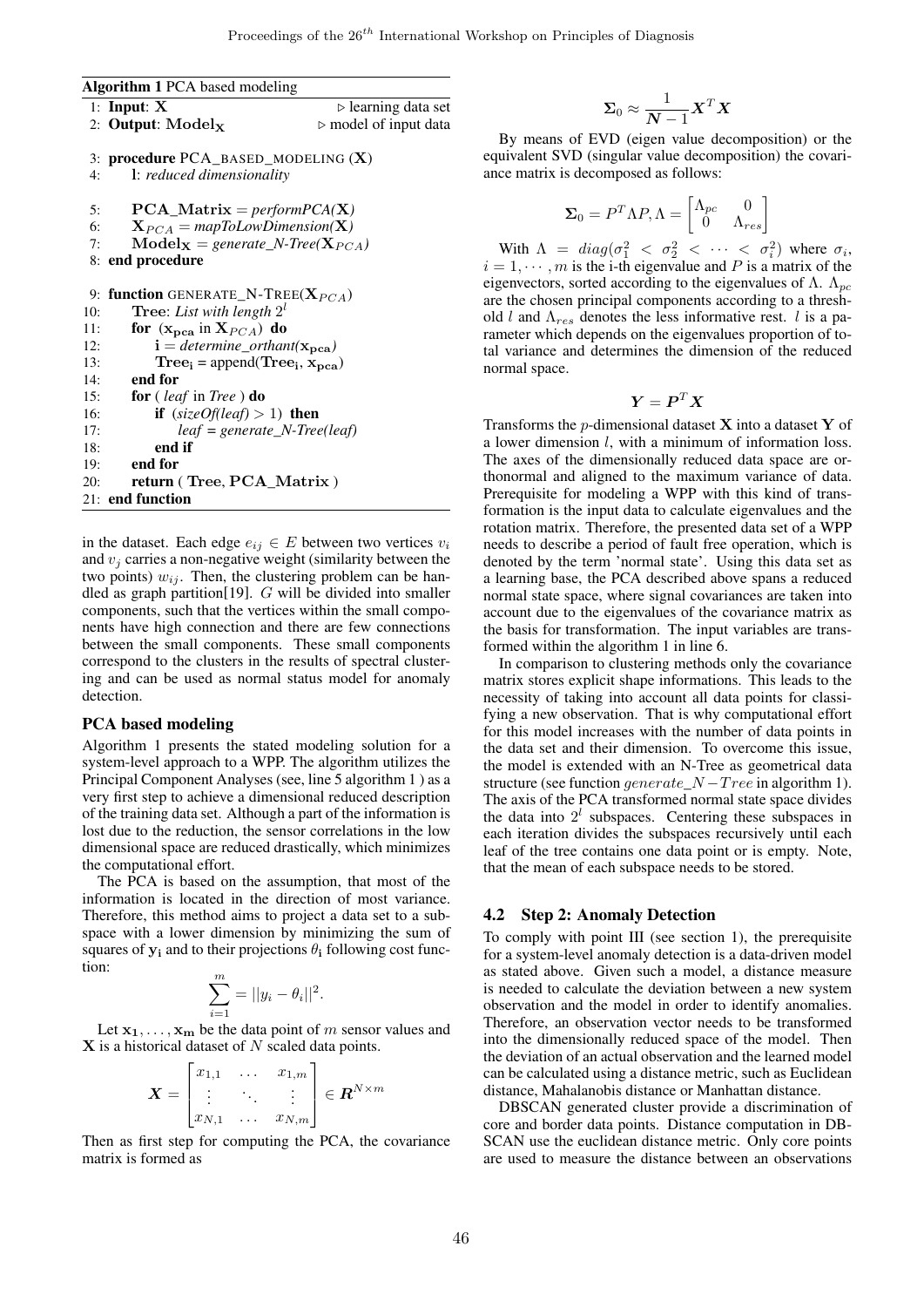

Figure 3: Characteristics of Gaussian distribution in comparison to Marr Wavelet (dashed). Spots are marked where the Marr Wavelet reach zero

and the core points. This leads to the decision whether an observation is part of the models cluster or not.

Spectral clustering computes clusters in a dimensionally reduced space but gives no further information about core or border points. Measuring the distance between such clusters can be achieved by a prototype, for example the cluster center. Then, for computing the distance, a metric like the Mahalanobis distance is used, which is sensible for the multidimensionality of such cluster. Representing a cluster based on a prototype is a generalization.

The PCA based modeling approach uses the dimensionally reduced input data as description of the multidimensional normal state space. Algorithm 2 shows how the model, computed with algorithm 1, is used for anomaly detection. At first a new observation is mapped to the low dimensional space of the model, using the rotation matrix from the PCA (see line 5). Then the mapped observation is compared with the normal state space. Therefore, the N-Tree is searched for its corresponding subset first (see function get\_subset). If an empty leaf is found, all neighbor leafs are aggregated to a most relevant subset of data points. As the data is not generalized by border points or cluster means as prototypical points it is necessary to measure distance of the observation to each point of this subset. Now the distance is computed (see line 7).

Absolute distance measuring is missing a threshold to decide when an observation meets the model or not. Even when utilizing a Gaussian density function to provide an indicator for classification, a threshold needs to be estimated for classification. In this project, a Marr wavelet function is used to decide whether a new observation is part of the learned normal space. Instead of a Gaussian distribution the characteristic form of a Marr wavelet [20] allows a classification where the threshold can be set to zero, see figure 3. Taking into account the Marr wavelet and the euclidean distance function the process of distance measuring is computed as follows.

Let  $X_{pca} = [x_1, \dots, x_l]$  be a vector of the models' principal normal-space and  $O_{pc} = [o_1, \dots, o_l]$  a transformed observation, where l denotes the number of principal components. Then the distribution function to measure if a new observation is part of the normal state space is formed as:

$$
\psi(X_{pca}, O_{pca}) = \frac{2}{\sqrt{3\sigma}\pi^{\frac{1}{4}}} \cdot 1 - \frac{k}{\sigma^2} \cdot \exp\left(-\frac{k}{2\sigma^2}\right)
$$

#### Algorithm 2 Anomaly detection

```
1: Input: Tree \triangleright (Learned model, see algorithm 1)<br>2: Input: O \triangleright Input observation
                                             \triangleright Input observation
 3: Output: Boolean \triangleright Anomaly
 4: procedure ANOMALY_DETECTION(Tree, O)
 5: O_{\text{PCA}} = \text{mapToLowDimension}(O)6: subset = get_subset(Tree, O)
 7: dist = calculate_distance(O, subset)
 8: if (dist > 0) then<br>9: anomaly: TR
             anomaly: TRUE
10: else
11: anomaly: FALSE
12: end if
13: return ( anomaly )
14: end procedure
15: function GET_SUBSET(Tree, O<sub>PCA</sub>)
16: i = determine_orthant(\mathbf{x_{pca}})<br>17: if (size(leaf_i) > 1) then
17: if (size(leaf_i) > 1) then<br>18: aet subset(leaf<sub>i</sub>)
18: get\_subset(leaf_i)<br>19: else
```
19: **else**<br>20: 20: subset = neighbors( $leaf_i$ )<br>21: **end if** 

end if

22: return ( subset )

23: end function

Where *l* denotes dimensions of reduced normal-space and

$$
k = \sqrt{\sum_{i}^{l} (O_{pca_i} - X_{pca_i})^2}
$$

k is the l-space euclidean distance. For  $\psi > 0$  an observation in principal space  $O_{pca}$  is denoted part of the normal state space (see line 17).

### 5 Results

The data used in the evaluation is collected over a duration of 4 years from 11 real WPPs in Germany with 10 minutes resolution. The dataset consists of 12 variables which describe the work environment (e.g. wind speed, air temperature) and the status of WPP (e.g. power capacity, rotation speed of generator, voltage of the transformer).

For evaluation, a training data set of 232749 observations of the 10 minutes resolution was used to model the normal behavior of a WPP. The evaluation data set of 11544 observations contains 4531 reported failures and 7013 observations of normal behavior. Table 1 shows the confusion matrix [21] as a result of the evaluation. Here, true negative denotes a correct predicted normal state and true positive a correct classified failure For this use case, the F1-score is used to analyze the system's performance in anomaly detection. Also, the runtime for the evaluation is denoted in Table 1 to compare speed performance of the different analyzed methods.

As can be seen, the presented PCA based algorithm outperforms the standardized spectral clustering. Especially a significant performance boost in computation time is achieved due to the extended N-Tree data structure.

Both, DBSCAN and Spectral Clustering, rely on complete sensor information for clustering the data set. A defect sensor leads to a maintenance action. The delay for this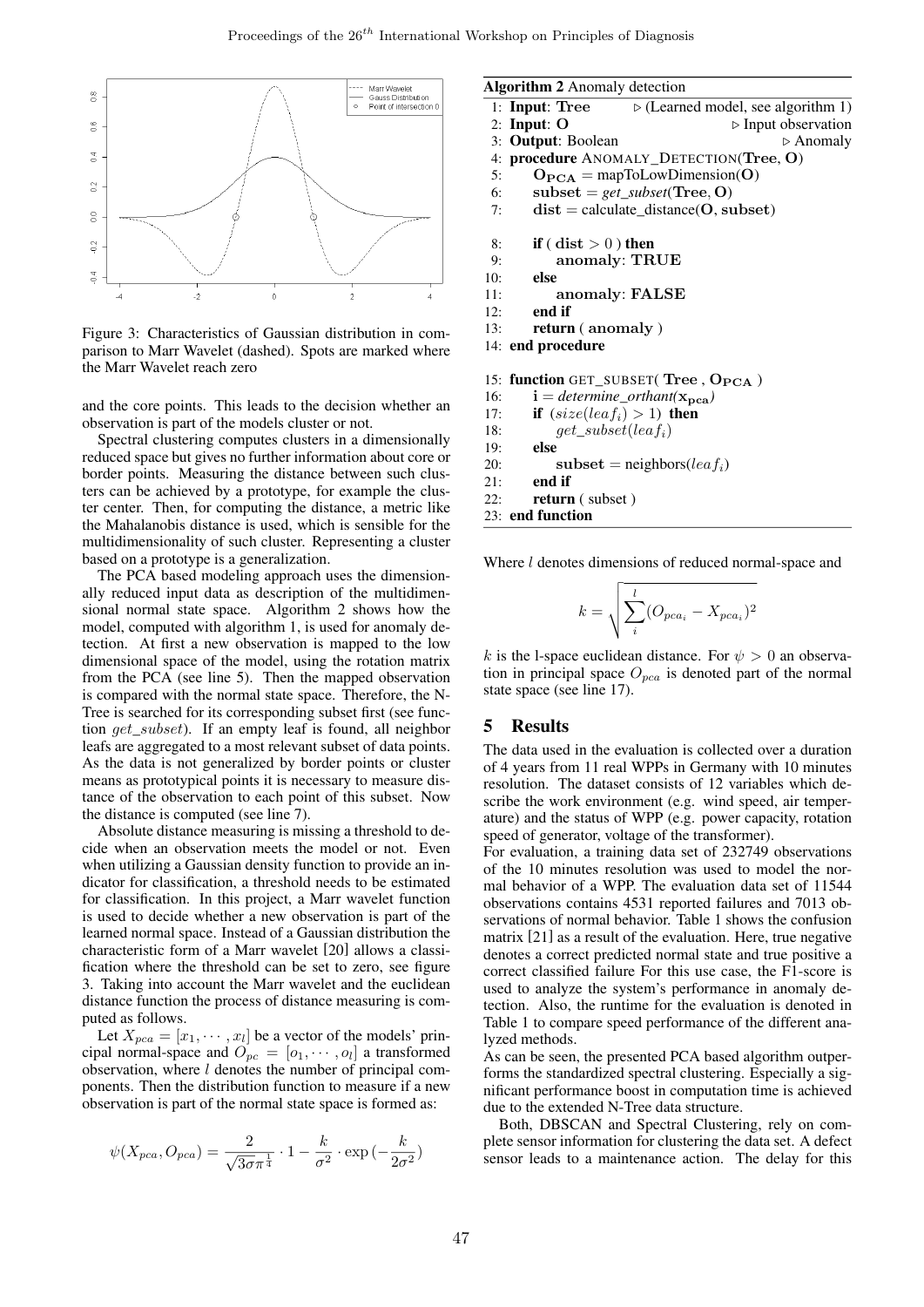|               | True Pos. | True Neg. | False Pos. | False Neg. | Bal. Acc. | F-Measure | elapsed<br>Time |
|---------------|-----------|-----------|------------|------------|-----------|-----------|-----------------|
| <b>DBSCAN</b> | 1812      | 6827      | 186        | 2719       | 68.66%    | 55.50%    | 3s              |
| Spectral      | 3832      | 6328      | 685        | 699        | 87.40%    | 84.71%    | 6637s           |
| Clustering    |           |           |            |            |           |           |                 |
| PCA based     | 3970      | 6517      | 496        | 561        | 90.27%    | 88.25%    | 68s             |

Table 1: Evaluation results of wind power station data.

maintenance is based on the localization of the WPP and cause missing sensor values for a certain time. To be operable in the use case of WPP such a model needs a fall back strategy in case of missing sensor values. Here, redundancy and correlation of different sensors comes in handy. By extending the PCA to a Probabilistic Principal Component Analyzes (PPCA), missing values can be estimated according to the data learned from the data set. Tipping and Bishop [22] extend a classic PCA by a probability model. This model assumes Gaussian distributed latent variables which can be inferred from the existing variables and the matrix of eigenvectors from the PCA. With the use of a PPCA, the solution for a system-level is robust enough to stay reliable even when sensors are missing. This was tested by training the model with a defect data set, containing 10% missing sensor values. While evaluating this model, also 10% of the data was damaged, simulating missing sensor values. The result of this evaluation is presented in table 1.

## 6 Conclusion

In this work a solution for system-level anomaly detection was presented. Three main requirements are identified and satisfied: At first a hardware concept for sensor data acquisition in the heterogeneous environment of WPPs was developed. This hardware logs existing sensor values and offers an adaptive solution to integrate new sensors on demand. Second, generic data-driven algorithms to automatically compute a system-level model out of minimal labeled, historical sensor data is presented. At last an anomaly detection method has been shown, which reaches an F-Measure of 89.02% and a ballanced accuracy of 91.46%. This solution is not specialized for specific parts of a WPP and can be trained in a short period. With an extension of the standard PCA to a probabilistic PCA, the robustness of the algorithmic solution against sensor failures is ensured.

In the future, this solution will be evaluated using data from more WPPs with different working environment. Beyond the task of anomaly detection, diagnosis of the root cause of an anomaly is also a sensible functionality of a CM system. The presented solution will be extended by a root cause analysis. Such an extension can support maintenance personal to trace the detected anomaly. Another focus will be the prognosis of anomalies in a WPP. To achieve this, an appropriate algorithm will be developed to predict the future system status using the learned model of the system behavior.

## Acknowledgments

Funded by the German Federal Ministry for Economic Affairs and Energy, KF2074717KM3 & KF2074719KM3

## References

- [1] Global Wind Energy Council. Global wind statistics 2014. *Avaiable online at http://www.gwec.net/wpcontent/uploads/2015/02/GWEC\_GlobalWindStats 2014\_FINAL\_10.2.2015.pdf*, March 2015.
- [2] European Wind Energy Association et al. Wind in power, 2012 european statistics, 2013. *Available online at http://www.ewea.org/fileadmin/files/library /publications/statistics/Wind\_in\_power\_annual \_statistics\_2012.pdf*, March 2015.
- [3] Julia Nilsson and Lina Bertling. Maintenance management of wind power systems using condition monitoring systems life cycle cost analysis for two case studies. *Energy Conversion, IEEE Transactions on*, 22(1):223–229, 2007.
- [4] Wenxian Yang, Peter J Tavner, Christopher J Crabtree, Y Feng, and Y Qiu. Wind turbine condition monitoring: technical and commercial challenges. *Wind Energy*, 17(5):673–693, 2014.
- [5] AS Zaher and SDJ McArthur. A multi-agent fault detection system for wind turbine defect recognition and diagnosis. In *Power Tech, 2007 IEEE Lausanne*, pages 22–27. IEEE, 2007.
- [6] Li Zhen, He Zhengjia, Zi Yanyang, and Chen Xuefeng. Bearing condition monitoring based on shock pulse method and improved redundant lifting scheme. *Mathematics and computers in simulation*, 79(3):318– 338, 2008.
- [7] Saad Chakkor, Mostafa Baghouri, and Abderrahmane Hajraoui. Performance analysis of faults detection in wind turbine generator based on highresolution frequency estimation methods. *arXiv preprint arXiv:1409.6883*, 2014.
- [8] E Jasinien, R Raiutis, A Voleiis, A Vladiauskas, D Mitchard, M Amos, et al. Ndt of wind turbine blades using adapted ultrasonic and radiographic techniques. *Insight-Non-Destructive Testing and Condition Monitoring*, 51(9):477–483, 2009.
- [9] Oliver Niggemann and Volker Lohweg. On the diagnosis of cyber-physical production systems: State-ofthe-art and research agenda. In *Association for the Advancement of Artificial Intelligence (AAAI)*, 2015.
- [10] O. Bennouna, N. Heraud, and Z. Leonowicz. Condition monitoring and fault diagnosis system for offshore wind turbines. In *Environment and Electrical Engineering (EEEIC), 2012 11th International Conference on*, pages 13–17, May 2012.
- [11] Ning Fang and Peng Guo. Wind generator tower vibration fault diagnosis and monitoring based on pca. In *Control and Decision Conference (CCDC), 2013 25th Chinese*, pages 1924–1929, May 2013.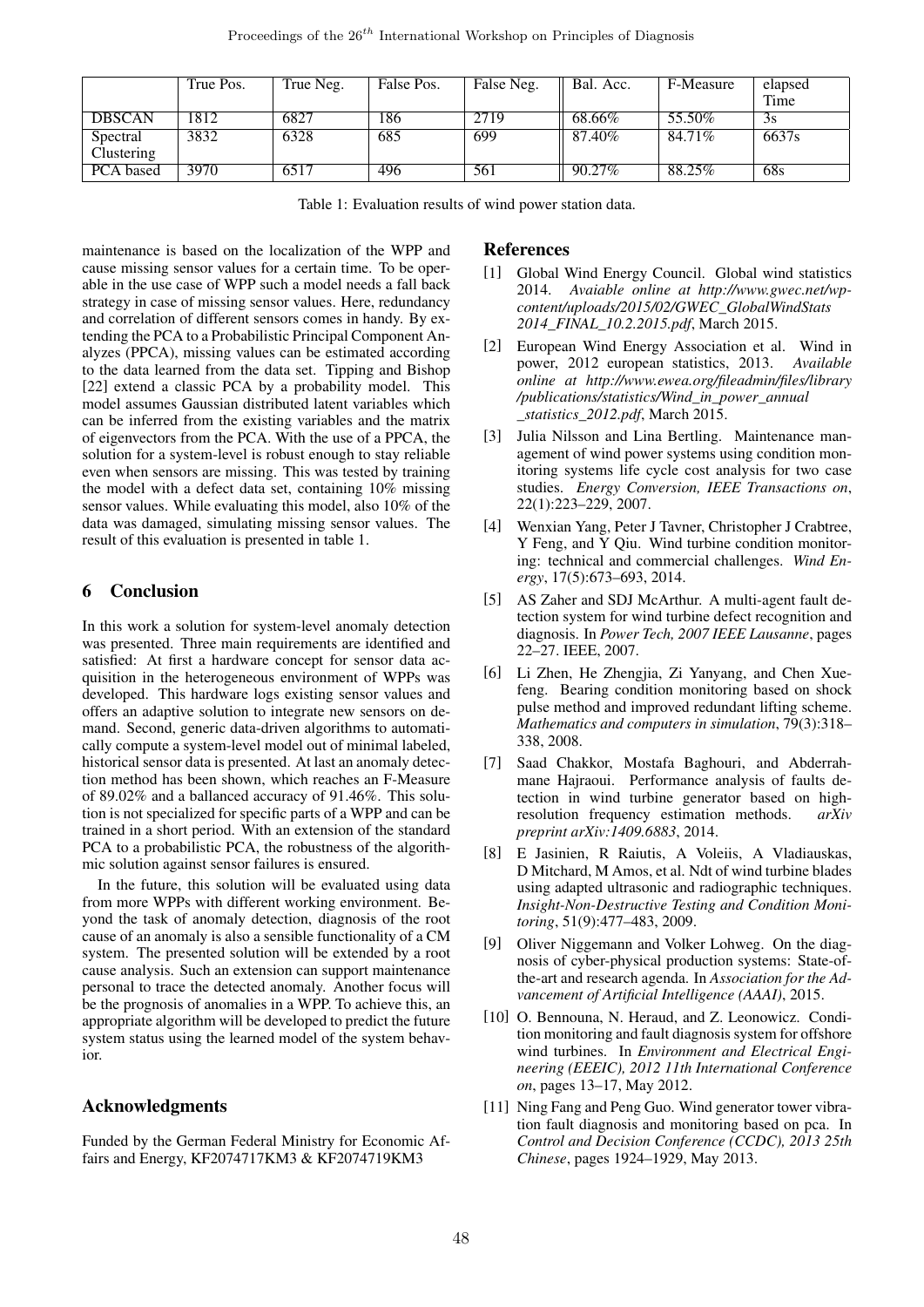- [12] M. Celik, F. Dadaser-Celik, and A.S. Dokuz. Anomaly detection in temperature data using dbscan algorithm. In *Innovations in Intelligent Systems and Applications (INISTA), 2011 International Symposium on*, pages 91–95, June 2011.
- [13] P. Baraldi, F. Di Maio, and E. Zio. Unsupervised clustering for fault diagnosis. In *Prognostics and System Health Management (PHM), 2012 IEEE Conference on*, pages 1–9, May 2012.
- [14] Karlheinz Schwarz and Im Eichbaeumle. Iec 61850, iec 61400-25 and iec 61970: Information models and information exchange for electric power systems. *Proceedings of the Distributech*, pages 1–5, 2004.
- [15] Richard A Zatorski. System and method for controlling multiple devices via general purpose input/output (gpio) hardware, June 27 2006. US Patent 7,069,365.
- [16] Pang-Ning Tan, Michael Steinbach, and Vipin Kumar. *Introduction to Data Mining*. Addison-Wesley, 2006.
- [17] M. Ester, H.-P. Kriegel, J. Sander, and X. Xu. A density-based algorithm for discovering clusters in large spatial databases with noise. In *Proceedings of the 2nd International Conference on Knowledge Discovery and Data Mining (KDD96)*, 1996.
- [18] Ulrike von Luxburg. A tutorial on spectral clustering. In *Statistics and Computing, 17 (4)*, 2007.
- [19] Shifei Ding, Liwen Zhang, and Yu Zhang. Research on spectral clustering algorithms and prospects. In *Computer Engineering and Technology (ICCET), 2010 2nd International Conference on*, volume 6, 16-18 2010.
- [20] Lei Nie, Shouguo Wu, Jianwei Wang, Longzhen Zheng, Xiangqin Lin, and Lei Rui. Continuous wavelet transform and its application to resolving and quantifying the overlapped voltammetric peaks. *Analytica chimica acta*, 450(1):185–192, 2001.
- [21] Pang-Ning Tan, Michael Steinbach, and Vipin Kumar. *Introduction to Data Mining*. Addison-Wesley, 2006.
- [22] Michael E Tipping and Christopher M Bishop. Probabilistic principal component analysis. *Journal of the Royal Statistical Society: Series B (Statistical Methodology)*, 61(3):611–622, 1999.